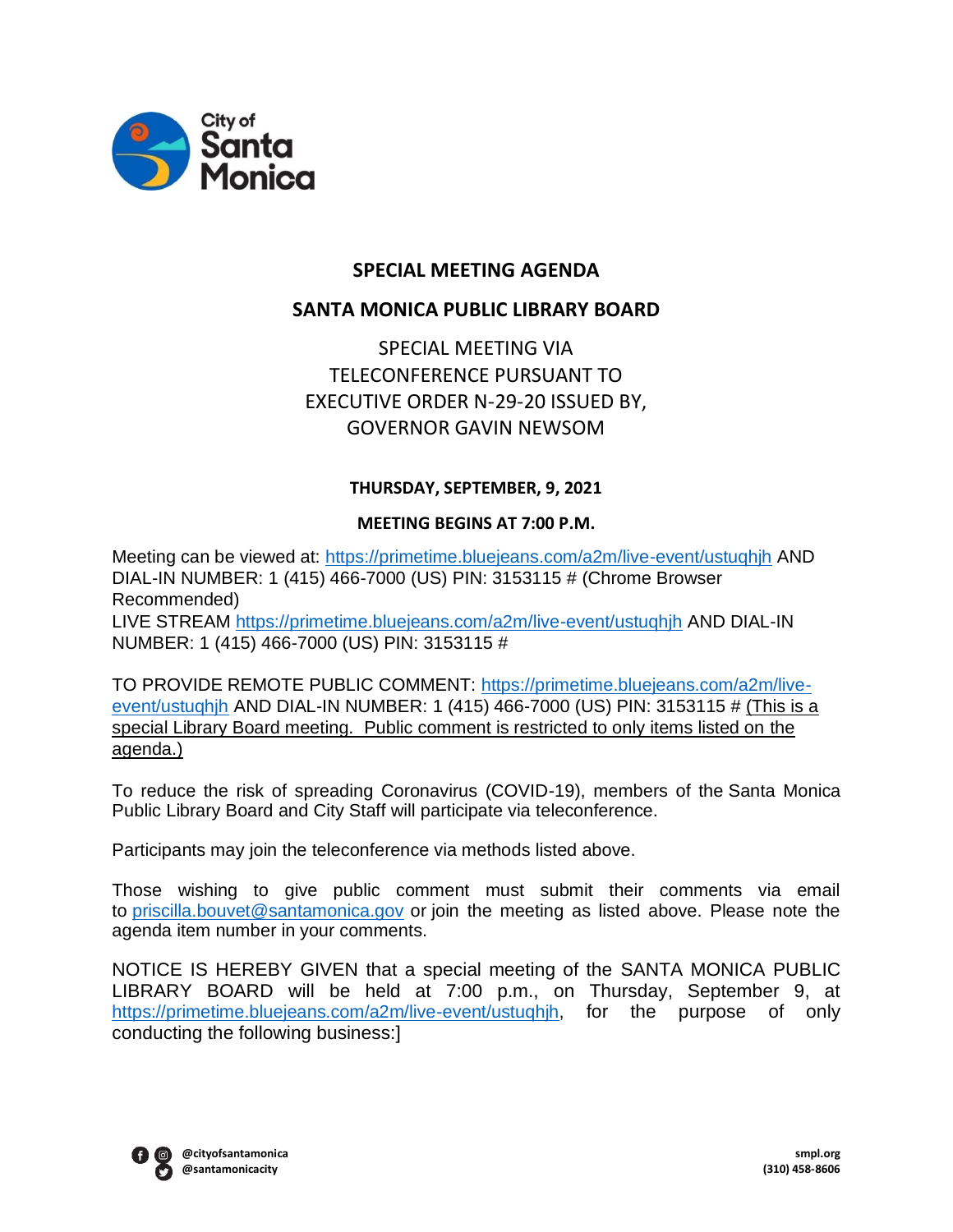Call to Order Pledge of Allegiance Roll Call

Please note that Agenda Items may be reordered during the meeting at the discretion of the body.

## 1. **Special Agenda Items**

- a. Swearing in and oath of office of new Library Boardmember Abby Arnold
- b. Secretary's Report
	- i. Erica Cuyugan, Interim City Librarian
- c. Presentation on the Library's collection and development
	- i. Greco Venegas, Principal Librarian Collections, Technology and Patron Services
- 2. **Consent Calendar**: All items will be considered and approved in one motion unless removed by a member for discussion.
	- a. Staff recommends that the Library Board approve the minutes of the May 13, 2021 Special Library Board meeting

### 3. **Staff Administrative Items**

- a. Review and approve quarterly meeting schedule for 2022
	- − January 6, 2022
	- − April 7, 2022
	- − July 7, 2022
	- − October 6, 2022
- 4. **Written Communication** (This item allows the body to consider issues raised by written submissions from the public.)

### 5. **Library Board Member Discussion Items**

- a. Discussion and request to explore eliminating Fines for overdue library materials for adults by improving accessibility
	- i. Erica Cuyugan, Interim City Librarian
- b. Discussion of need for diversified funding for the future of Library
	- i. Erica Cuyugan, Interim City Librarian
- 6. **Pubic Input**: Public input is permitted only on items on the agenda that are within the subject matter jurisdiction of the body. State law prohibits the body from taking any action on items not listed on the agenda, including issues raised under this agenda item.

### 7. **Closed Session**

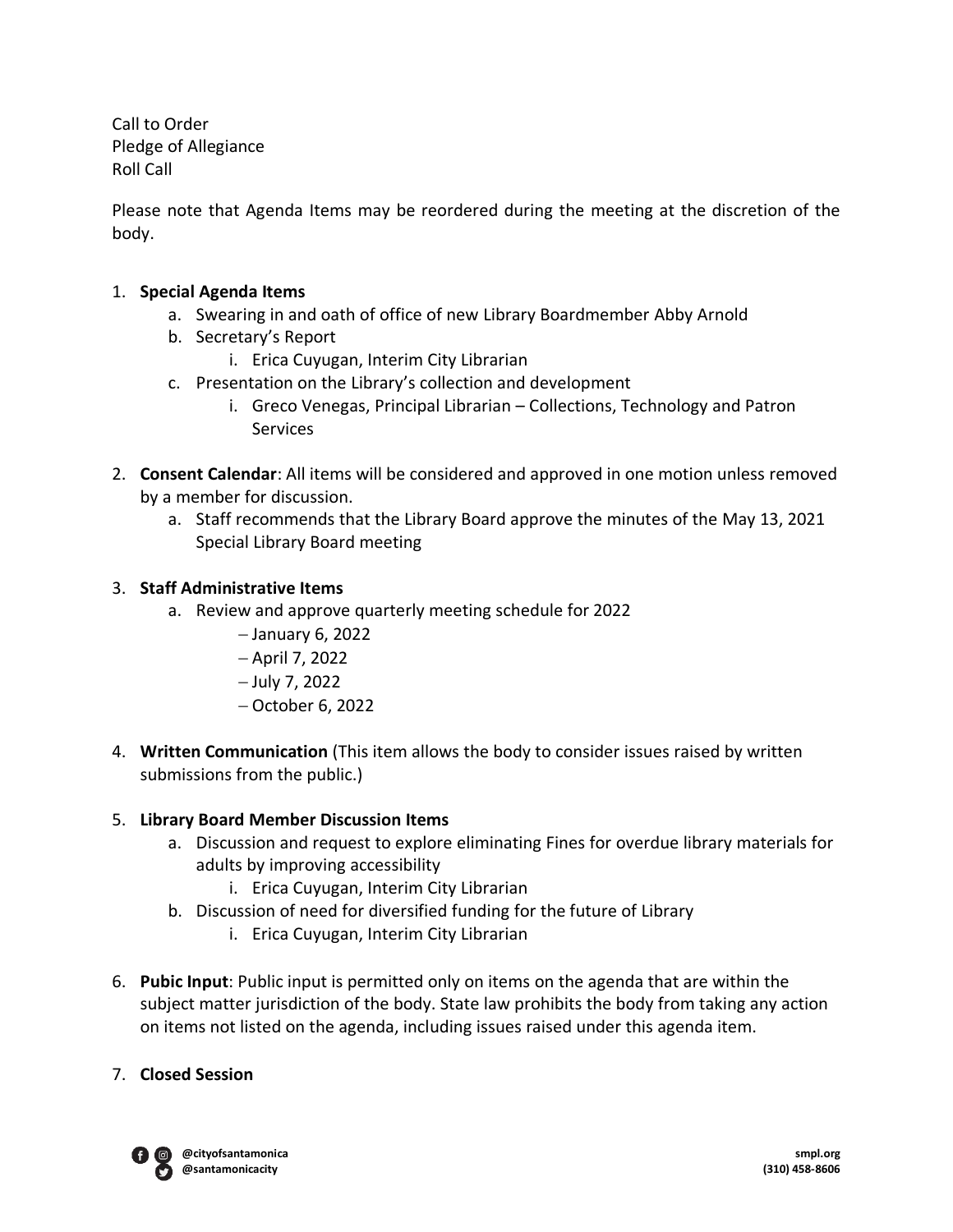a. Request by Chair Plauzoles that Library Board provide Human Resources Department input for the recruitment of new Library Director

Adjournment

## **STANDARDS OF BEHAVIOR THAT PROMOTE CIVILITY AT ALL PUBLIC MEETINGS:**

- Treat everyone courteously
- Listen to others respectfully
- Give open-minded consideration to all viewpoints
- Focus on the issues and avoid personalizing debate
- Embrace respectful disagreement and dissent as democratic rights, inherent components of an inclusive public process, and tools for forging sound decisions

**This agenda is available in alternate formats upon request.** The Santa Monica Public Library is wheelchair accessible. If you require any special disability related accommodations (i.e. sign language interpreting, access to an amplified sound system, etc.), please contact the Administration Office, Santa Monica Public Library at (310) 458-8606 or [priscilla.bouvet@santamonica.gov](mailto:priscilla.bouvet@santamonica.gov) at least 7 days prior to the scheduled meeting.

Accessing Closed Captions during a teleconference meeting using the BlueJeans Desktop App: Go to the Settings tab and turn on automated Closed Captions (subtitles). Real-time captions will appear at the bottom of the Desktop App. Please note: Closed Captioning is not yet supported when playing a video.

This agenda is subject to change up to 72 hours prior to a regular meeting and 24 hours prior to a special. Please check the agenda for prior to the meeting for changes.

**Translation service available upon request.** Please contact the Administration Office, Santa Monica Public Library at (310) 458-8606 or [priscilla.bouvet@santamonica.gov](mailto:priscilla.bouvet@santamonica.gov) at least 72 hours prior to the scheduled meeting.

This agenda is subject to change up to 72 hours prior to a regular meeting and 24 hours prior to a special. Please check the agenda for prior to the meeting for changes.

**Transportation Information:** City of Santa Monica Big Blue Bus Lines 1, 5 and 7 and the Metro Expo Line serve City Hall. Parking is available in the Main Library underground parking structure (validation free), surface parking lot and street parking off 6<sup>th</sup> Street, 7<sup>th</sup> Street and Santa Monica Blvd.